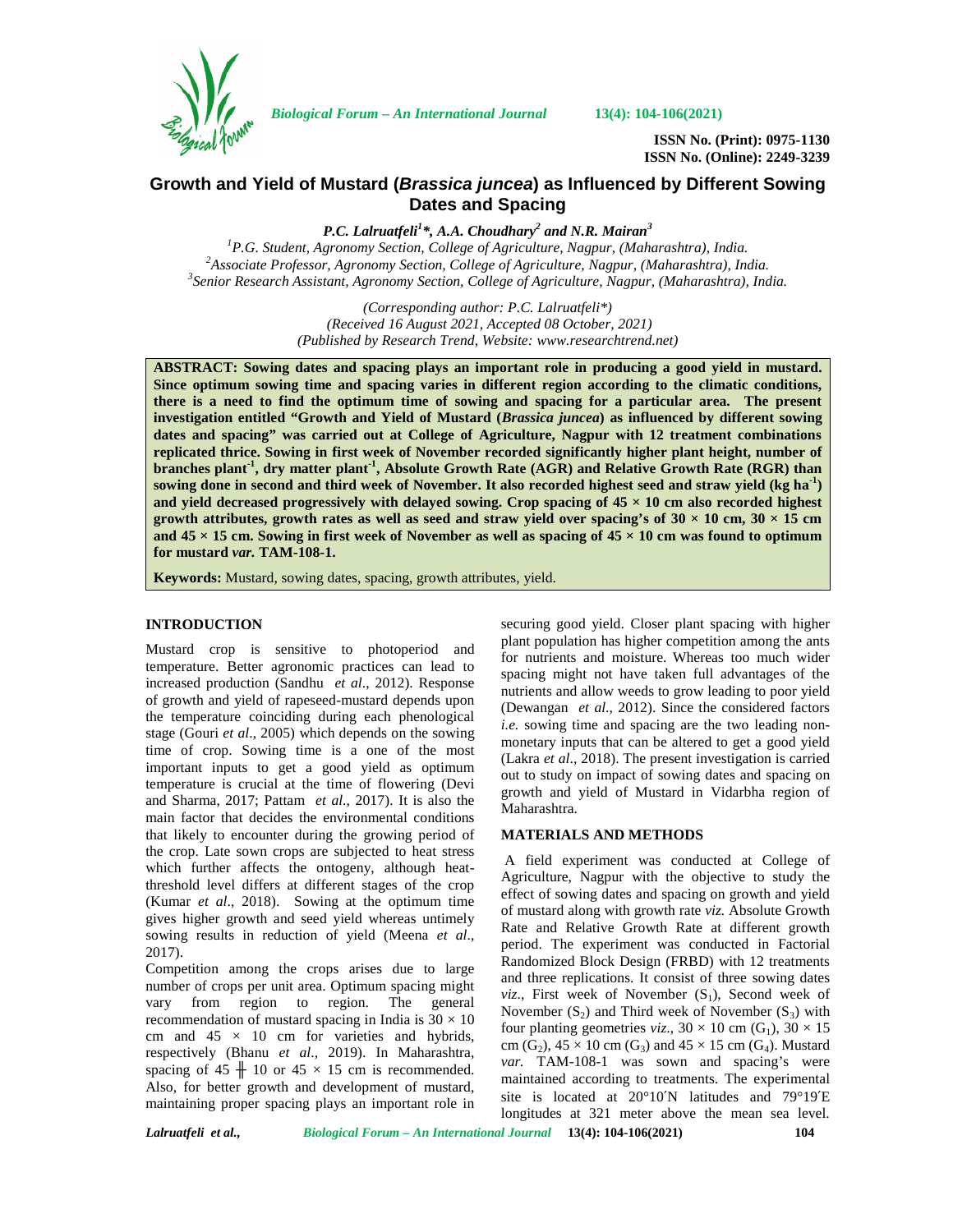Uniform dose of  $50:40:0$  kg NPK ha<sup>-1</sup> was applied to all the treatment. Nitrogen was applied in two equal splits at the time of sowing and 30 DAS. Records were taken at specified intervals. Uniform dose of 50:40:0 kg NPK ha<sup>-1</sup> was applied to all<br>the treatment. Nitrogen was applied in two equal splits<br>at the time of sowing and 30 DAS. Records were taken<br>at specified intervals.<br>Absolute Growth Rate (AGR) was to the MPK ha<sup>-1</sup> was applied to<br>was applied in two equal space was applied in two equal space of<br>the dividend of the dividend variable in the following formul<br> $\frac{N_2 - W_1}{t_2 - t_1}$  (g day<sup>-1</sup>)<br>weight of dry matter at t<sub>1</sub> 0:0 kg NPK ha<sup>-1</sup> was applied<br>
n was applied in two equal<br>
and 30 DAS. Records were<br>  $\frac{1}{t_1}$  using the following form<br>  $\frac{W_2 - W_1}{t_2 - t_1}$  (g day<sup>-1</sup>)<br>  $\frac{W_2 - W_1}{t_2 - t_1}$  weight of dry matter at t<sub>1</sub> a<br>
(RGR) was

Absolute Growth Rate (AGR) was calculated with the

$$
AGR = \frac{W_2 - W_1}{t_2 - t_1} (g \text{ day}^{-1})
$$

where,  $W_1$  and  $W_2$  are weight of dry matter at  $t_1$  and  $t_2$ , respectively.

Relative Growth Rate (RGR) was calculated based on (AGR) was calculated with<br>
<sup>1</sup> using the following formul<br>  $\frac{W_2-W_1}{t_2-t_1}$  (g day<sup>-1</sup>)<br>
weight of dry matter at t<sub>1</sub> and<br>
(RGR) was calculated based<br>  $\frac{Q_2 - \log_e W_1}{2-t_1}$  (g g<sup>-1</sup> day<sup>-1</sup>)<br>
weight of dry matter at t<sub></sub>

$$
RGR = \frac{\log_e W_2 - \log_e W_1}{t_2 - t_1} (g g^{-1} day^{-1})
$$

where,  $W_1$  and  $W_2$  are weight of dry matter at  $t_1$  and  $t_2$ , respectively.

### **RESULTS AND DISCUSSION**

#### **Growth Attributes and growth rate:**

of 50:40:0 kg NPK ha<sup>-1</sup> was applied to all<br>
Nitrogen was applied in two equal splits<br>
Nitrogen was applied in two equal splits<br>
cowing and 30 DAS. Records were taken<br>
errvals.<br>
<br>
ervals.<br>
the Rate (AGR) was calculated wi at the time of sowing and 30 DAS. Records were taken<br>
at specified intervals.<br>
Absolute Growth Rate (AGR) was calculated with the<br>
help of dry matter plant<sup>1</sup> using the following formula:<br>
AGR =  $\frac{W_2 - W_1}{t_2 - t_1}$  (g d dose of 50:40:0 kg NPK ha<sup>-1</sup> was applied to all<br>ment. Nitrogen was applied in two equal splits<br>ment of sowing and 30 DAS. Records were taken<br>methanic **Effect** of sowing datas. Sowing in first we<br>ice intervals.<br>Free to se **Effect of sowing dates.** Sowing in first week of November recorded highest plant height, dry matter plant<sup>-1</sup> and number of branches plant<sup>-1</sup> which was at par with second week of November sowing except in dry matter accumulation. It took the most number of days to attain 50% flowering whereas third week of November took least number of days to attain 50% flowering. Third week of November sowing also recorded significantly lowest growth attributes. As mustard is a photo and thermal sensitive crop, the earlier sown crops might have been benefited by medium to higher atmospheric temperature during the vegetative phase with longer reproductive phase that might have resulted in better growth. Bhuiyan *et al.,* (2008); Patel *et al*., (2017) also reported similar results.

| <b>Treatments</b>                    | Mean Plant height (cm) |                  |                  |                     | Mean Dry matter plant <sup>-1</sup> (g) |                  |                  |                     | No. of                 | Days to              | Yield $(kg ha-1)$ |              |
|--------------------------------------|------------------------|------------------|------------------|---------------------|-----------------------------------------|------------------|------------------|---------------------|------------------------|----------------------|-------------------|--------------|
|                                      | 30<br>DA<br>S          | 60<br><b>DAS</b> | 90<br><b>DAS</b> | At<br><b>Harves</b> | 30<br><b>DAS</b>                        | 60<br><b>DAS</b> | 90<br><b>DAS</b> | At<br><b>Harves</b> | branche<br>s plant $1$ | 50%<br>flowerin<br>g | Seed              | <b>Straw</b> |
| <b>A. Sowing Dates</b>               |                        |                  |                  |                     |                                         |                  |                  |                     |                        |                      |                   |              |
| $S_1$ - First week of<br>November    | 19.4                   | 146              | 154              | 157                 | 4.87                                    | 20.1             | 27.3             | 29.7                | 3.41                   | 51                   | 1302              | 3656         |
| $S_{2}$ - Second week of<br>November | 19.0                   | 142              | 150              | 153                 | 4.68                                    | 18.9             | 25.3             | 27.4                | 3.33                   | 49                   | 1239              | 3613         |
| $S3$ - Third week of<br>November     | 19.4                   | 128              | 135              | 135                 | 4.48                                    | 16.8             | 21.2             | 21.5                | 2.78                   | 45                   | 970               | 3101         |
| $SE(m) \pm$                          | 0.2                    | 1.2              | 1.5              | 1.4                 | 0.04                                    | 0.2              | 0.3              | 0.2                 | 0.03                   | 0.1                  | 47                | 135          |
| $CD$ at $5\%$                        | <b>NS</b>              | 3.5              | 4.5              | 4.2                 | <b>NS</b>                               | 0.5              | 0.8              | 0.7                 | 0.09                   | 0.2                  | 138               | 396          |
| <b>B.</b> Spacing                    |                        |                  |                  |                     |                                         |                  |                  |                     |                        |                      |                   |              |
| $G_1 - 30 \times 10$ cm              | 19.1                   | 131              | 137              | 138                 | 4.43                                    | 16.9             | 22.4             | 23.6                | 2.82                   | 47                   | 1036              | 3164         |
| $G_{2} - 30 \times 15$ cm            | 18.0                   | 132              | 139              | 141                 | 4.51                                    | 17.8             | 23.0             | 24.5                | 2.94                   | 48                   | 1109              | 3343         |
| $G_3$ - 45 × 10 cm                   | 20.1                   | 147              | 156              | 158                 | 4.96                                    | 20.3             | 26.8             | 28.6                | 3.51                   | 49                   | 1321              | 3745         |
| $G_4 - 45 \times 15$ cm              | 19.7                   | 145              | 153              | 155                 | 4.81                                    | 19.5             | 26.2             | 28.1                | 3.41                   | 48                   | 1214              | 3575         |
| $SE(m)$ ±                            | 0.2                    | 1.6              | 2.0              | 1.9                 | 0.06                                    | 0.2              | 0.4              | 0.3                 | 0.04                   | 0.1                  | 54                | 156          |
| CD at $5%$                           | <b>NS</b>              | 4.6              | 5.9              | 5.6                 | <b>NS</b>                               | 0.7              | 1.0              | 0.9                 | 0.13                   | 0.3                  | 159               | 457          |
| Interaction ( $S \times G$ )         |                        |                  |                  |                     |                                         |                  |                  |                     |                        |                      |                   |              |
| $SE(m)$ ±                            | 0.7                    | 4.8              | 6.1              | 5.7                 | 0.17                                    | 0.69             | 1.04             | 0.9                 | 0.13                   | 0.3                  | 94                | 270          |
| CD at 5%                             | <b>NS</b>              | <b>NS</b>        | <b>NS</b>        | <b>NS</b>           | <b>NS</b>                               | <b>NS</b>        | <b>NS</b>        | <b>NS</b>           | <b>NS</b>              | <b>NS</b>            | <b>NS</b>         | <b>NS</b>    |
| G. M.                                | 19.3                   | 138.<br>8        | 146.3            | 148.5               | 4.67                                    | 18.6             | 24.6             | 26.2                | 3.17                   | 48                   | 1170              | 3457         |

For growth rates, highest Absolute Growth Rate and Relative Growth Rate were observed with first week of November sowing as shown in Table 2. It was followed by second week of November sowing except for RGR

during 90 DAS- Harvest as second week of November sowing recorded similar Relative Growth Rate as first week of November.

| Table 2: Mean Absolute Growth Rate and Relative Growth Rate as influenced by various treatments. |  |  |
|--------------------------------------------------------------------------------------------------|--|--|
|--------------------------------------------------------------------------------------------------|--|--|

| <b>Treatments</b>               |            | Mean Absolute Growth Rate (g day <sup>-1)</sup> |            |                | Mean Relative Growth Rate (g $g^{-1}$ day <sup>-1</sup> |            |            |                |  |  |
|---------------------------------|------------|-------------------------------------------------|------------|----------------|---------------------------------------------------------|------------|------------|----------------|--|--|
|                                 | $0 - 30$   | 30-60                                           | 60-90      | <b>90 DAS-</b> | $0 - 30$                                                | 30-60      | 60-90      | <b>90 DAS-</b> |  |  |
|                                 | <b>DAS</b> | <b>DAS</b>                                      | <b>DAS</b> | <b>Harvest</b> | DAS                                                     | <b>DAS</b> | <b>DAS</b> | <b>Harvest</b> |  |  |
| <b>A. Sowing Dates</b>          |            |                                                 |            |                |                                                         |            |            |                |  |  |
| $S_1$ - First week of November  | 0.16       | 0.51                                            | 0.24       | 0.15           | 0.023                                                   | 0.021      | 0.0043     | 0.0024         |  |  |
| $S_2$ - Second week of November | 0.15       | 0.47                                            | 0.21       | 0.14           | 0.022                                                   | 0.020      | 0.0042     | 0.0024         |  |  |
| $S_3$ - Third week of November  | 0.14       | 0.41                                            | 0.15       | 0.11           | 0.021                                                   | 0.019      | 0.0033     | 0.0023         |  |  |
| <b>B.</b> Spacing               |            |                                                 |            |                |                                                         |            |            |                |  |  |
| $G_1 - 30 \times 10$ cm         | 0.14       | 0.41                                            | 0.17       | 0.11           | 0.021                                                   | 0.019      | 0.0039     | 0.0021         |  |  |
| $G_2 - 30 \times 15$ cm         | 0.15       | 0.44                                            | 0.18       | 0.11           | 0.021                                                   | 0.020      | 0.0037     | 0.0021         |  |  |
| $G_{3}$ - 45 × 10 cm            | 0.17       | 0.51                                            | 0.22       | 0.18           | 0.023                                                   | 0.021      | 0.0041     | 0.0029         |  |  |
| $G_4$ - 45 × 15 cm              | 0.16       | 0.49                                            | 0.21       | 0.15           | 0.020                                                   | 0.020      | 0.0041     | 0.0023         |  |  |
| G.M                             | 0.15       | 0.46                                            | 0.20       | 0.14           | 0.020                                                   | 0.020      | 0.0039     | 0.0024         |  |  |